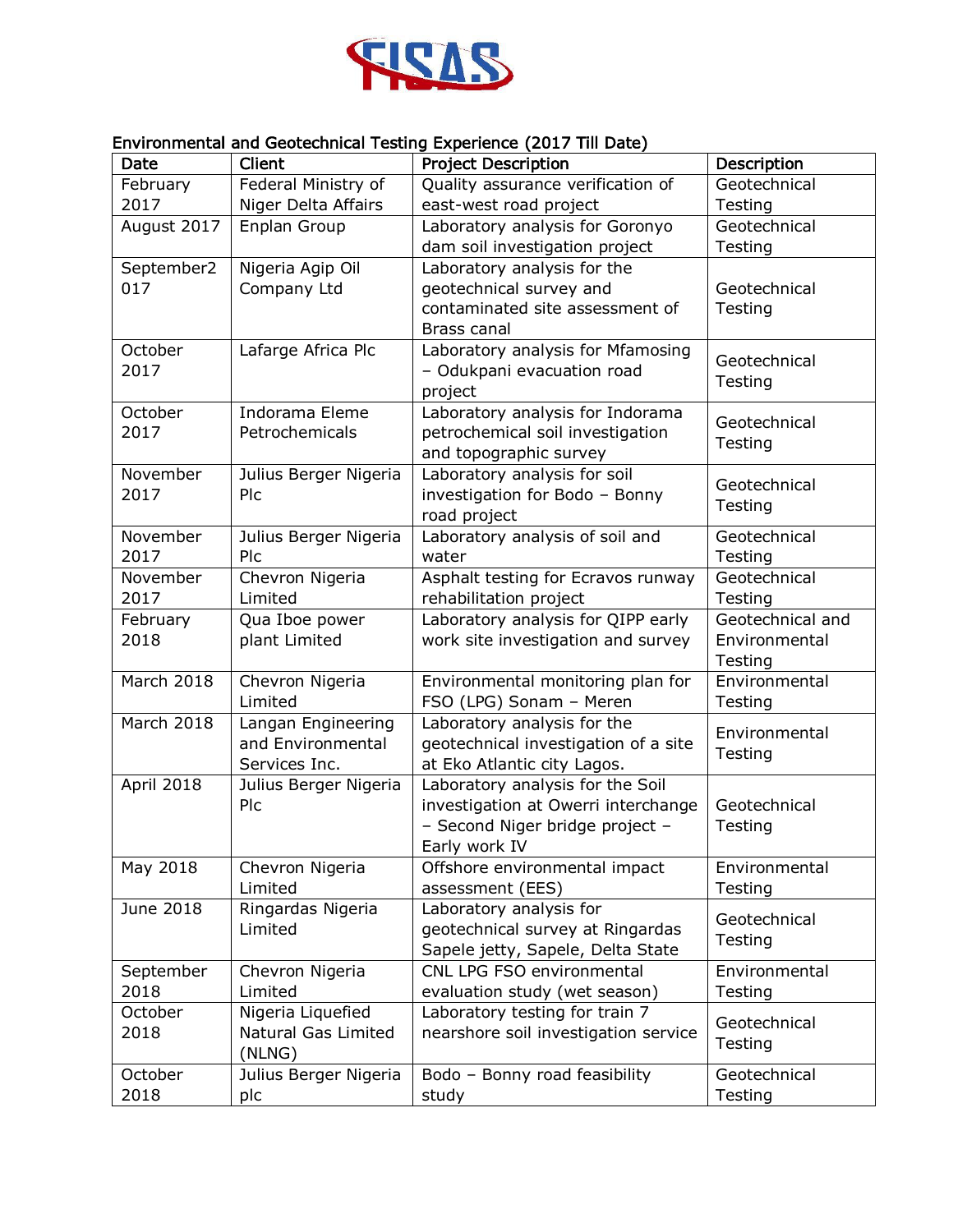

| Date             | Client                                                | <b>Project Description</b>                                                                                  | Description              |
|------------------|-------------------------------------------------------|-------------------------------------------------------------------------------------------------------------|--------------------------|
| October<br>2018  | Warri<br>Refinery/Petrochemi<br>cal company Limited   | TEL confirmatory analysis                                                                                   | Closed                   |
| November<br>2018 | Julius Berger Nigeria<br>plc                          | Laboratory soil testing for rail<br>completion                                                              | Geotechnical<br>Testing  |
| November<br>2018 | Julius Berger Nigeria<br>plc                          | Water potability test for Hanger<br>Maiduguri                                                               | Geotechnical<br>Testing  |
| November<br>2018 | Julius Berger Nigeria<br>plc                          | Sand search at Opobo river for<br>Bodo - Bonny road (2)                                                     | Geotechnical<br>Testing  |
| December<br>2018 | Julius Berger Nigeria<br>plc                          | Laboratory analysis for soil<br>investigation for NIS building<br>Abuja                                     | Geotechnical<br>Testing  |
| December<br>2018 | <b>BBMD Associates</b><br><b>Consulting Engineers</b> | Laboratory testing for RFWSP<br>Angola Town & Mabang bridge<br>samples                                      | Geotechnical<br>Testing  |
| December<br>2018 | Julius Berger Nigeria<br>plc                          | Laboratory analysis for soil<br>investigation for Uyo - Calabar<br>road & bridge                            | Geotechnical<br>Testing  |
| January<br>2019  | Chevron Nigeria<br>Limited                            | Laboratory testing of refractory<br>properties of self-flowing castables                                    | Environmental<br>Testing |
| February<br>2019 | Julius Berger Nigeria<br>plc                          | Laboratory analysis for soil<br>investigation of NIA clinic                                                 | Geotechnical<br>Testing  |
| March 2019       | Julius Berger Nigeria<br>plc                          | Rail Way Completion (RWC) soil<br>investigation and additional<br>campaign for one overhead bridge<br>Warri | Geotechnical<br>Testing  |
| March 2019       | Federal ministry of<br>environment                    | EIA for Mambila hydro power<br>project                                                                      | Environmental<br>Testing |
| April 2019       | Chevron Nigeria<br>Limited                            | EMP post drilling and dredging<br>activities, CNL offshore locations                                        | Environmental<br>Testing |
| April 2019       | Julius Berger Nigeria<br>plc                          | Laboratory analysis for soil<br>investigation at Bonny - Bodo road<br>(Bonny axis) Rivers state             | Geotechnical<br>Testing  |
| May 2019         | Julius Berger plc                                     | Laboratory testing for soil for<br>geotechnical investigation of Uyo<br>worship center                      | Geotechnical<br>Testing  |
| May 2019         | Julius Berger plc                                     | Laboratory testing of water<br>samples from Abuja - Kano road<br>project                                    | Geotechnical<br>Testing  |
| June 2019        | Julius Berger plc                                     | Laboratory testing for soil<br>Investigation at Palaver yard Lagos                                          | Geotechnical<br>Testing  |
| June 2019        | Julius Berger plc                                     | Laboratory testing of NIS & AIB<br>technology building well water<br>(potability test)                      | Geotechnical<br>Testing  |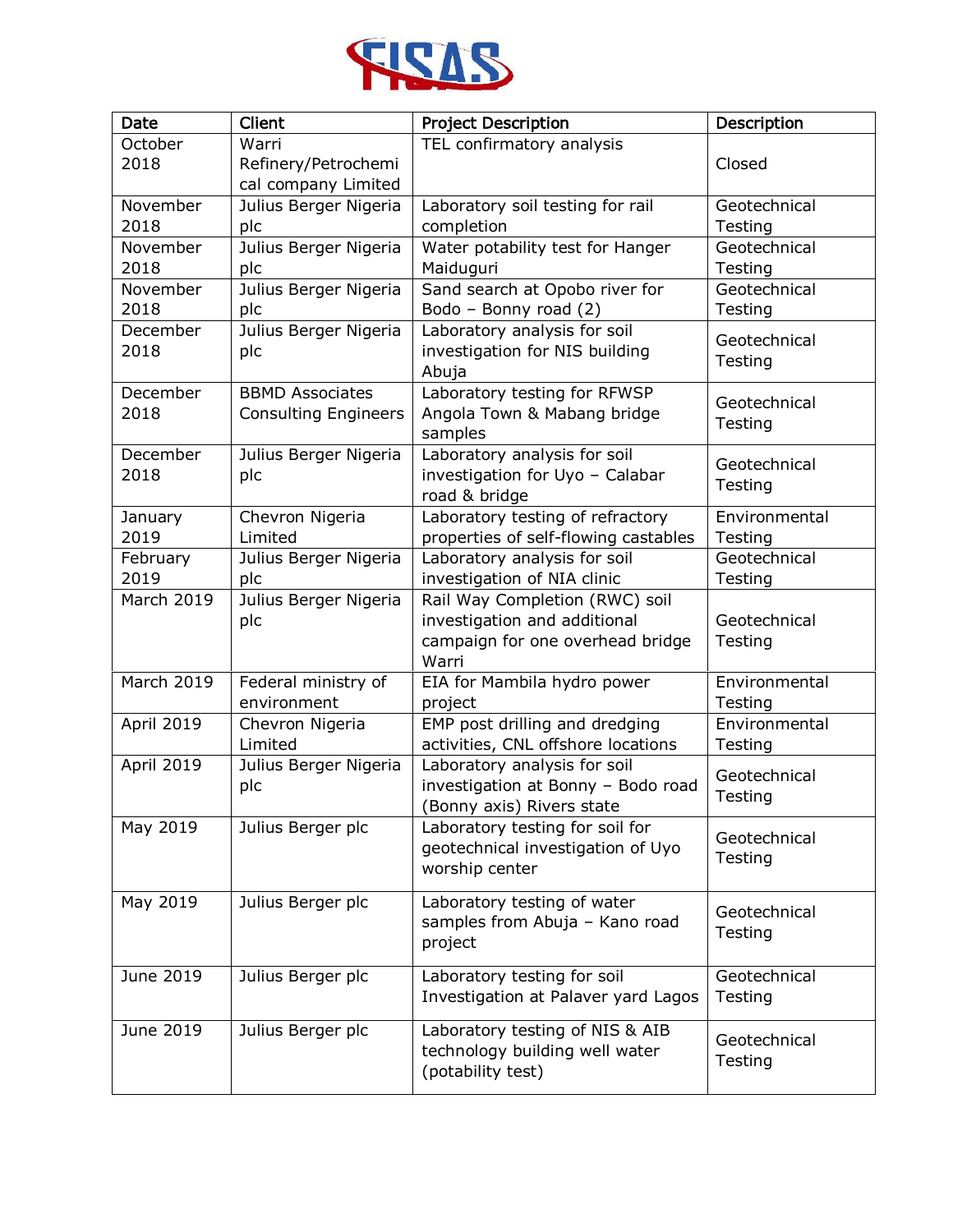

| Date              | Client                                                             | <b>Project Description</b>                                                                                                                | Description              |
|-------------------|--------------------------------------------------------------------|-------------------------------------------------------------------------------------------------------------------------------------------|--------------------------|
| August 2019       | Julius Berger plc                                                  | Laboratory testing for soil<br>investigation for tower crane<br>installation at Ijora Lagos                                               | Geotechnical<br>Testing  |
| August 2019       | <b>Comet Minerals</b><br>Limited                                   | Elemental analysis of rocks                                                                                                               | Environmental<br>Testing |
| August 2019       | Julius Berger plc                                                  | Laboratory testing of soil and<br>water                                                                                                   | Geotechnical<br>Testing  |
| August 2019       | Kanubeen<br>Construction<br>Company (KCC)                          | Laboratory analysis for soil<br>investigation of a site in Jabi                                                                           | Geotechnical<br>Testing  |
|                   |                                                                    |                                                                                                                                           |                          |
| September<br>2019 | Julius Berger plc                                                  | Laboratory testing of water<br>samples from NIA, NIS and ONSA                                                                             | Geotechnical<br>Testing  |
| September<br>2019 | Julius Berger plc                                                  | Laboratory testing of water<br>samples from Abuja - Kaduna road<br>(AKR)                                                                  | Geotechnical<br>Testing  |
| October<br>2019   | Julius Berger plc                                                  | Laboratory testing of soil and<br>water samples from Port Harcourt<br>flyovers (Romoukoro, Garrison &<br>Artillery junction)              | Geotechnical<br>Testing  |
| November<br>2019  | National Oil Spill<br>Detection and<br>Response Agency<br>(NOSDRA) | Laboratory analysis of borehole<br>water                                                                                                  | Environmental<br>Testing |
| November<br>2019  | <b>Shelf Drilling</b><br>Offshore services                         | Effluent water analysis                                                                                                                   | Environmental<br>Testing |
| November<br>2019  | Julius Berger plc                                                  | Laboratory testing of soil and<br>water samples from Port Harcourt<br>small buildings                                                     | Geotechnical<br>Testing  |
| December<br>2019  | Five Star Logistics<br>limited                                     | Laboratory analysis of samples for<br>geotechnical investigation of Five<br>Star Logistics terminal, Tin can<br><b>Island Apapa Lagos</b> | Geotechnical<br>Testing  |
| December<br>2019  | Gauff                                                              | Laboratory chemical analysis of<br>soil samples                                                                                           | Environmental<br>Testing |
| January<br>2020   | Shelf Drilling<br>Services Limited                                 | Effluent water analysis                                                                                                                   | Environmental<br>Testing |
| January<br>2020   | Segilola Resources<br>Operating limited                            | Environmental baseline monitoring<br>of Segilola gold mine site                                                                           | Environmental<br>Testing |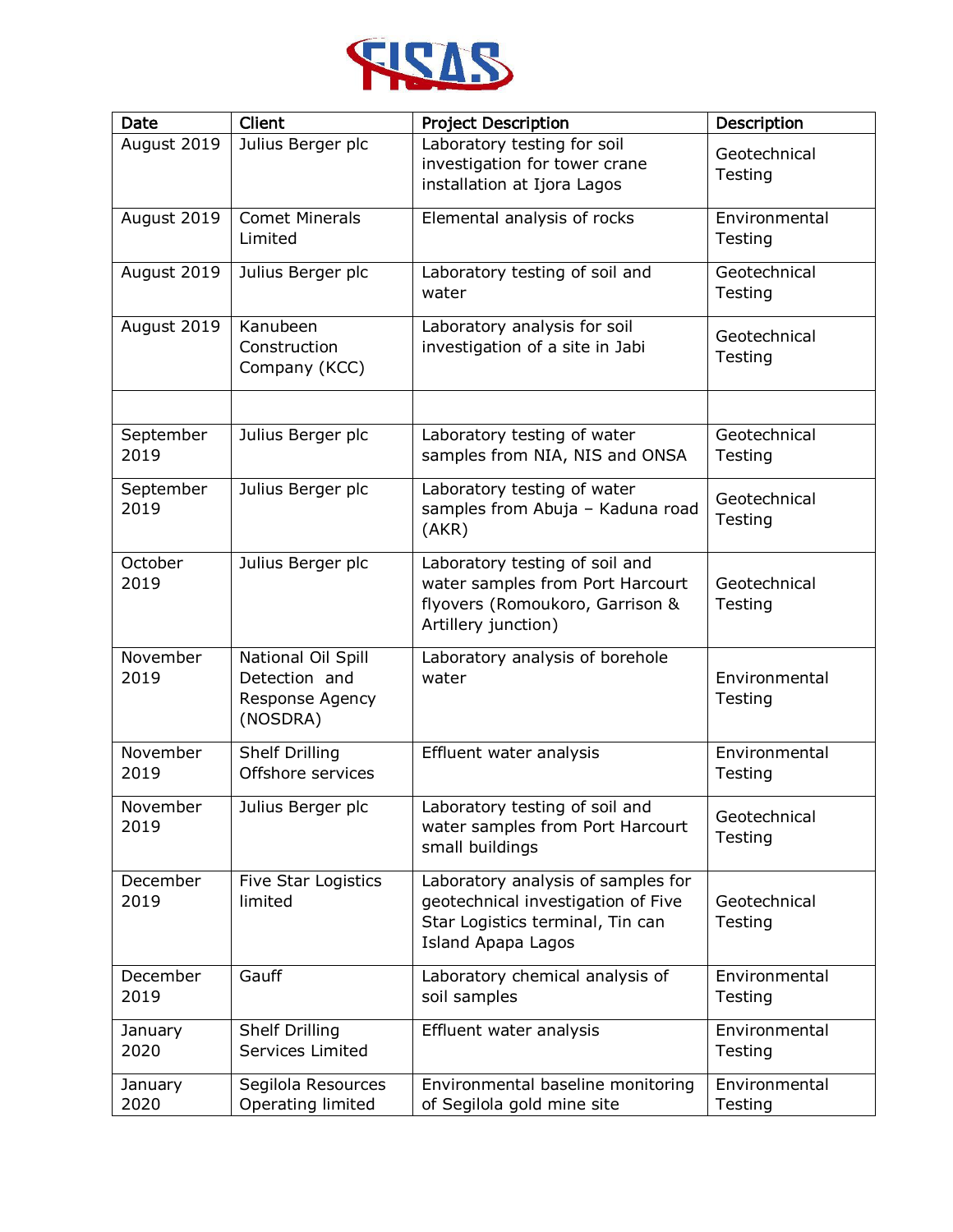

| Date             | Client                | <b>Project Description</b>            | Description   |
|------------------|-----------------------|---------------------------------------|---------------|
| February         | Saipem Contracting    | Provision of equipment and            | Geotechnical  |
| 2020             | Nigeria               | bituminous concrete field             | Testing       |
|                  |                       | laboratory analysis                   |               |
| February         | Chris Umolv           | Laboratory analysis of soil for total | Environmental |
| 2020             |                       | hydrocarbon content                   | Testing       |
| February         | Geoquip Marine        | Laboratory testing of samples for     | Geotechnical  |
| 2020             | Limited               | Geoquip Marine group - Bonga          | Testing       |
|                  |                       | North                                 |               |
| May 2020         | Fugro Nigeria         | Laboratory Testing of soil samples,   | Geotechnical  |
|                  | Limited               | Benin matching Warf                   | Testing       |
| June 2020        | Julius Berger Nigeria | Laboratory testing of samples (soil   | Geotechnical  |
|                  | PLC                   | and water) - Port Harcourt Small      | Testing       |
|                  |                       | <b>Buildings</b>                      |               |
| <b>July 2020</b> | Julius Berger Nigeria | Laboratory Testing of sample -        | Geotechnical  |
|                  | <b>PLC</b>            | Port Harcourt flyovers                | Testing       |
| <b>July 2020</b> | Damian Terlumun       | Concrete compressive strength         | Geotechnical  |
|                  |                       | testing                               | Testing       |
| August 2020      | <b>SETOC</b>          | Wangenigen evaluating                 | Geotechnical  |
|                  |                       | programme for analysis laboratory     | Testing       |
| August 2020      | Julius Berger Nigeria | Laboratory analysis of samples for    | Geotechnical  |
|                  | PLC                   | Bodo -Bonny Road project              | Testing       |
| August 2020      | Geoquip Marine        | Laboratory analysis of Lekoil         | Geotechnical  |
|                  | Group                 | investigator samples                  | Testing       |
| August 2020      | Blasius Ngayakamo     | Compressive strength testing of       | Geotechnical  |
|                  |                       | porcelain samples                     | Testing       |
| September        | Julius Berger Nigeria | Laboratory testing for soil           | Geotechnical  |
| 2020             | plc                   | investigation for Bonny Consulate     | Testing       |
|                  |                       | <b>Building</b>                       |               |
| September        | Nigeria Geological    | Brine analysis                        | Environmental |
| 2020             | Survey agency         |                                       | Testing       |
| September        | Chevron Nigeria       | Maintenance and calibration of        | Closed        |
| 2020             | Limited               | Crushing machine                      |               |
| September        | Julius Berger Nigeria | Laboratory analysis of samples for    |               |
| 2020             | limited               | soil investigation for Bonny - Bodo   | Geotechnical  |
|                  |                       | road, Ch19+446, Ch+500,               | Testing       |
|                  |                       | Nanabie                               |               |
| September        | Rainforest Limited    | Tier 2 site Assessment for            |               |
| 2020             |                       | environmental remediation of          | Environmental |
|                  |                       | Hydrocarbon impacted site at<br>ogoni | Testing       |
| October          | Roseberth             | Laboratory testing of soil sample     | Geotechnical  |
| 2020             | Laboratory            | for permeability                      | Testing       |
| October          | Brass fertilizer and  | Environmental and social impact       |               |
| 2020             | Petrochemical         | assessment for Brass Fertilizer       | Geotechnical  |
|                  | limited               |                                       | Testing       |
| October          | Julius Berger Nigeria | Laboratory testing for Port           | Geotechnical  |
| 2020             | plc                   | Harcourt flyovers- Kaduna junction    | Testing       |
| November         | Kanubeen              | Laboratory analysis of samples for    | Geotechnical  |